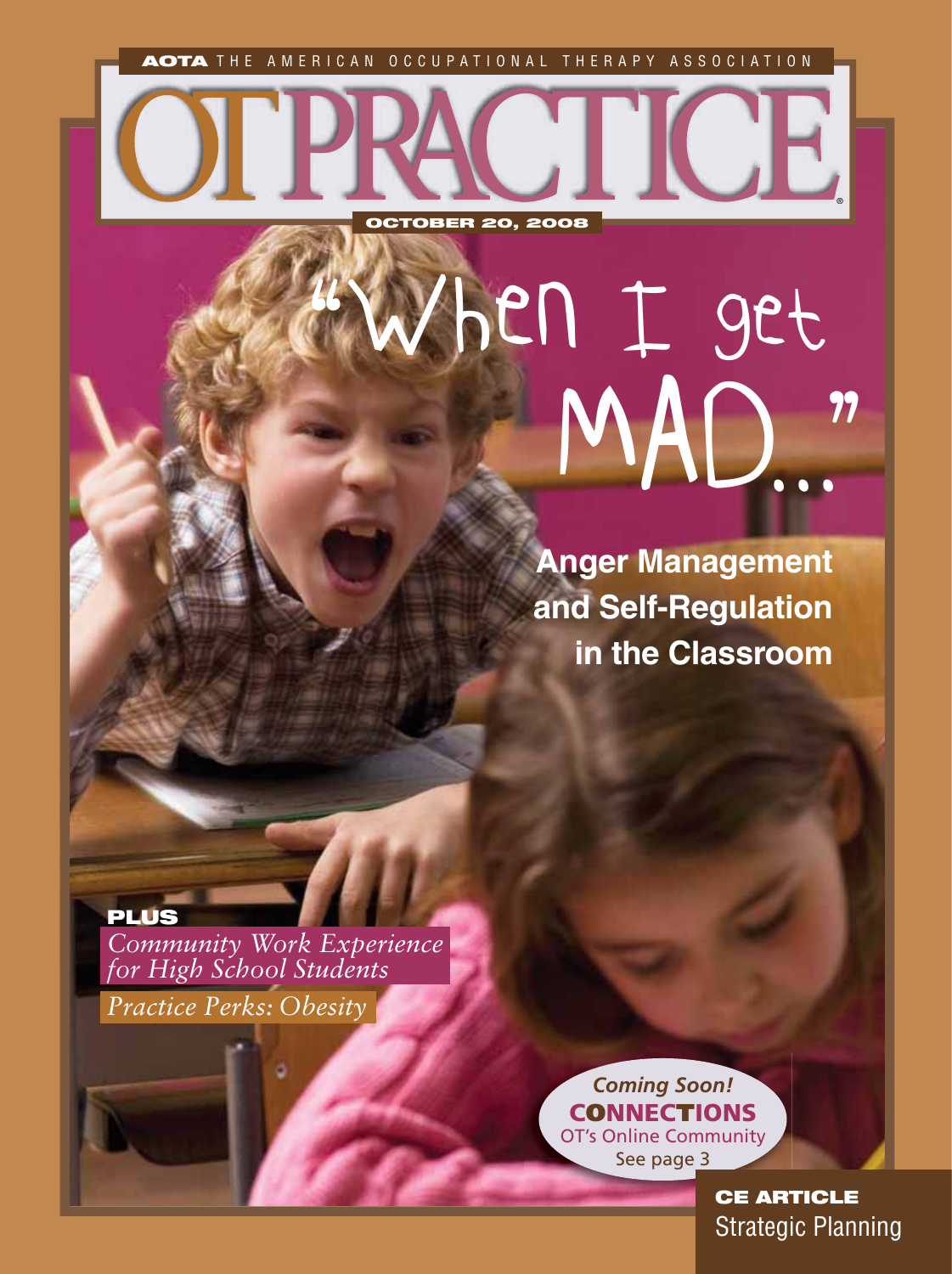**Chief Operating Officer: Christopher Bluhm Director of Marketing & Member Communications:**  Beth Ledford

**Editor:** Laura Collins

**Associate Editor:** Molly Strzelecki **CE Articles Editor:** Sarah D. Hertfelder **Copyeditor:** Jennifer Hart

**Creative Services Manager:** Robert Sacheli **Art Director:** Carol Strauch **Production Manager:** Sarah Ely

**Director of Sales & Corporate Relations:** Jeffrey A. Casper **Account Executives:** Caryn M. Fleishman Tracy Hammond **Advertising Assistant:** Clark Collins

Ad inquiries: 800-877-1383, ext. 2715, or e-mail sales@aota.org

 **OT Practice External Advisory Board** Asha Asher, *Chairperson, Developmental Disabilities Special Interest Section*

Salvador Bondoc, *Chairperson, Physical Disabilities Special Interest Section*

Barbara E. Chandler, *Chairperson, Early Intervention & School Special Interest Section* Sharon J. Elliott, *Chairperson, Gerontology Special Interest Section*

Lisa Ann Fagan, *Chairperson, Home & Community Health Special Interest Section* Jyothi Gupta, *Chairperson, Education Special Interest Section*

Kimberly Hartmann, *Chairperson, Technology Special Interest Section*

Christine Kroll, *Chairperson, Administration & Management Special Interest Section* Lisa Mahaffey, *Chairperson, Mental Health* 

*Special Interest Section* Kathy Maltchev, *Chairperson, Work and Industry Special Interest Section*

Pamela Toto, *Chairperson, Special Interest Sections Council* 

Renee Watling, *Chairperson, Sensory Integration Special Interest Section*

**AOTA President:** Penelope Moyers Cleveland

**Executive Director:** Frederick P. Somers

**Chief Public Affairs Officer: Christina Metzler Chief Financial Officer:** Chuck Partridge

**Chief Professional Affairs Officer: Maureen Peterson** 

© 2008 by The American Occupational Therapy Association, Inc. *OT Practice* (ISSN 1084-4902) is published 22 times a year, semimonthly except only once in January and December by the American Occupational Therapy Association, Inc., 4720 Montgomery Lane, Bethesda, MD 20814-3425; 301-652-2682. Periodical postage is paid at Bethesda, MD, and at additional mailing offices.

**U.S. Postmaster:** Send address changes to *OT Practice,* AOTA, PO Box 31220, Bethesda, MD 20824-1220.

Canadian Publications Mail Agreement No. 41071009. Return Undeliverable Canadian Addresses to PO Box 503, RPO West Beaver Creek, Richmond Hill ON L4B 4R6.

Mission statement: The American Occupational Therapy Association advances the quality, availability, use, and support of occupational therapy through standard-setting, advocacy, education, and research on behalf of its members and the public.

Annual membership dues are \$225 for OTs, \$131 for OTAs, and \$75 for Student-Plus members, of which \$14 is allocated to the subscription to this publication. Standard Student membership dues are \$53 and do not include *OT Practice*. Subscriptions in the U.S. are \$142.50 for individuals and \$216.50 for institutions. Subscriptions in Canada are \$205.25 for individuals and \$262.50 for institutions. Subscriptions outside the U.S. and Canada are \$310 for individuals and \$365 for institutions. Allow 4 to 6 weeks for delivery of the first is

Copyright of *OT Practice* is held by The American Occupational Therapy Association, Inc. Written permission must be obtained from AOTA to reproduce or photocopy material appearing in *OT Practice*. A fee of \$15 per page, or per table or illustration, including photographs, will be charged and must be paid before written permission is granted. Direct requests to Permissions, Publications Department, AOTA, or through the Publications area of our Web site. Allow 2 weeks for a response.



 AOTA • THE AMERICAN OCCUPATIONAL THERAPY ASSOCIATION VOLUME 13 • ISSUE 19 • OCTOBER 20, 2008



# DEPARTMENTS

# **News** 3

# **Capital Briefing** 6

Impacting the Future of OT Elections 2008:

## **Careers** 7

• Interdisciplinary Inspiration

• Practice Perks: Obesity

# **Focus On** 23

Administration & Management Special Interest Section

**Regional Employment Outlook** 24 Oklahoma, Kansas, and Missouri

| Calendar<br>Continuing Education Opportunities | 25 |
|------------------------------------------------|----|
| <b>Employment Opportunities</b>                | 29 |
| <b>Molly Asks</b>                              | 37 |

Kevin Hiniker

# FEATURES

# "When I Get Mad…"  $9$ An Anger Management and Self-Regulation Group

*Christene Maas, René Mason, and Catherine Candler describe classroombased approaches to helping students identify and manage their anger.*

# **Community** 16 **Work Experience for High School Students**

# A High School–University

Partnership

*Elizabeth Wall, Karen C. Spencer, Kristin Beil, Carrie Fransen, Julie Law,* 



*explore the use of community-based settings to help students with special* 

*needs transition to adult life.*

# **CE Article Strategic Planning Design and Implementation**

Earn .1 AOTA CEU (1 contact hour or NBCOT professional development unit) with this creative approach to independent learning.

 Send e-mails regarding editorial content to **otpractice@aota.org.** Visit our Web site at **www.aota.org** for *OT Practice* online,

contributor guidelines, and additional news and information.

*OT Practice* serves as a comprehensive source for practical information to help occupational therapists and occupational therapy assistants to succeed professionally. OT Practice encourages a dialogue among members on professional concerns and vie The opinions and positions expressed by contributors are their own and not necessarily those of OT Practice*'s* editors or AOTA.

Advertising is accepted on the basis of conformity with AOTA standards. AOTA is not responsible for statements made by advertisers, nor does acceptance of advertising imply endorsement, official attitude, or position of OT Practice's editors, Advisory Board, or The American Occupational Therapy Association, Inc. For inquiries, contact the advertising department at 800-877-1383, ext. 2715.

**Changes of address** need to be reported to AOTA at least 6 weeks in advance. Members and subscribers should notify the Membership department. Copies not delivered because of address changes will not be replaced. Replacements for copies that were damaged in the mail must be requested within 2 months of the date of issue for domestic subscribers and within 4 months of the date of issue for foreign subscribers. Send notice of address change to AOTA, PO Box 31220, Bethesda, MD 20824-1220, e-mail to members@aota.org, or make the change at our Web site at www.aota.org.

Back issues are available prepaid from AOTA's Membership department for \$16 each for AOTA members and \$24.75 each for nonmembers (U.S. and Canada) while supplies last.

Members who prefer to access this publication electronically may view it as a PDF at www.aota.org. To request each issue in Word format (without graphics or other design elements), send an e-mail to otpractice@aota.org.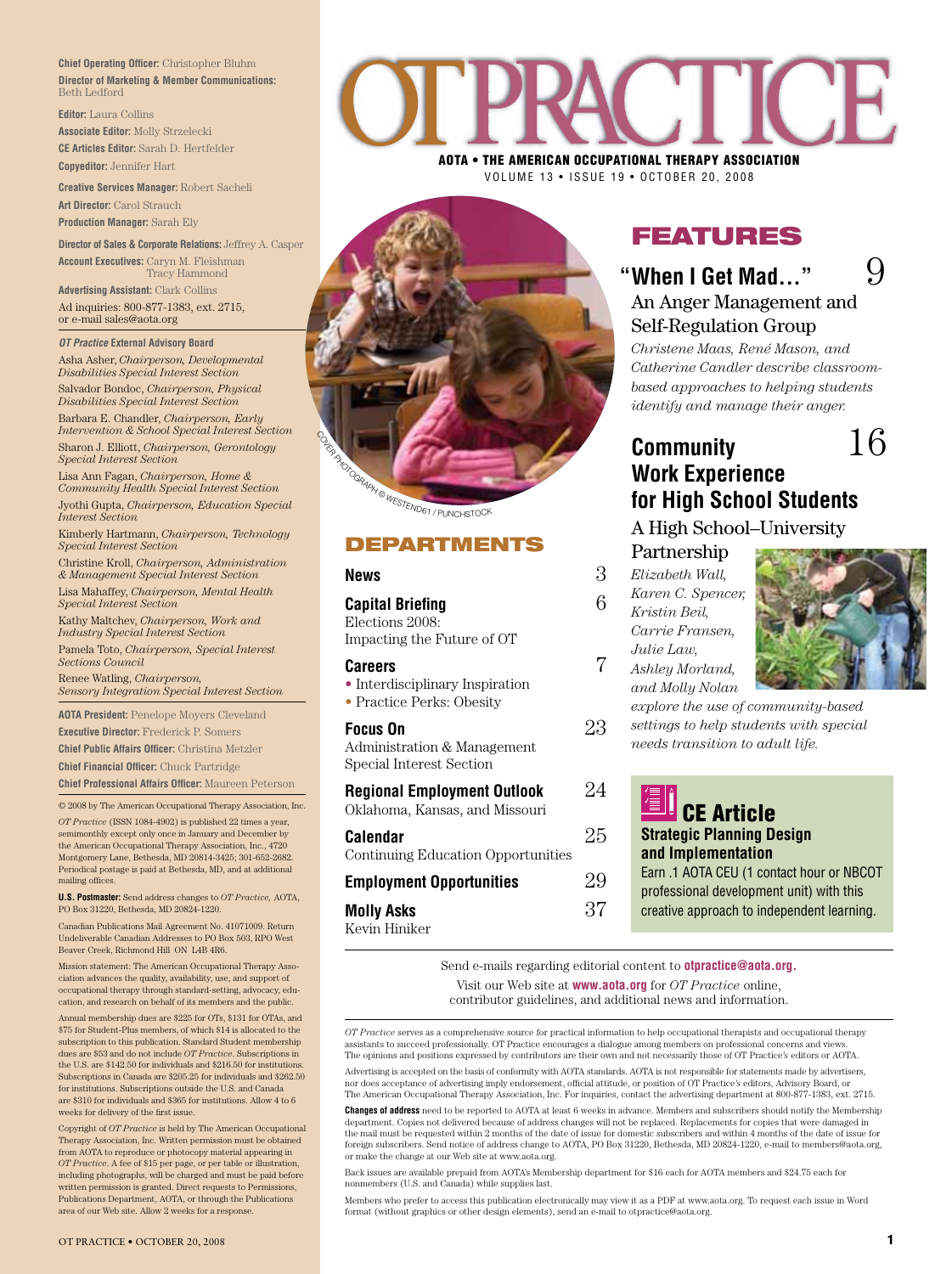# "When F get MAD."

**CHRISTENE MAAS RENÉ MASON CATHERINE CANDLER**

school, dealing with anger can be as much a part of daily life as reading, writing, and arithmetic. Children have much to deal with personally, and most do not have the resources or skills to address all of their emotional needs. According to the U.S. Departments of Education and Justice, public schools experienced a 10% increase in one or more violent incidents from the 1999–2000 school year to the 2003–2004 school year.<sup>1</sup> Schools reported these incidents as anger-related issues such as racial tensions, daily or weekly bullying, verbal abuse of teachers, widespread disorder in the classroom, and student acts of disrespect for teachers.1 Public schools therefore have a vested interest in helping children cope with anger, which may also help prevent social s be as read<br>Childh<br>perso

or children in elementary

# **An anger management and self-regulation group helps children identify symptoms of anger and provides strategies for anger management to enhance learning.**

isolation, labeling, and other social problems.

Poverty, lack of school resources, and an absence of quality personal management models are risk indicators for students' inability to manage anger, which can affect their school performance.2 Anger management programs for children who are considered at risk are conducive to the school setting. These programs can

be administered in group settings or target specific students. Educators, counselors, and administrators typically run these programs; however, occupational therapy practitioners can and should also contribute, particularly with children who are already on their workload. For example, many school-based practitioners work with children with Asperger's syndrome or autism spectrum disorders (ASD);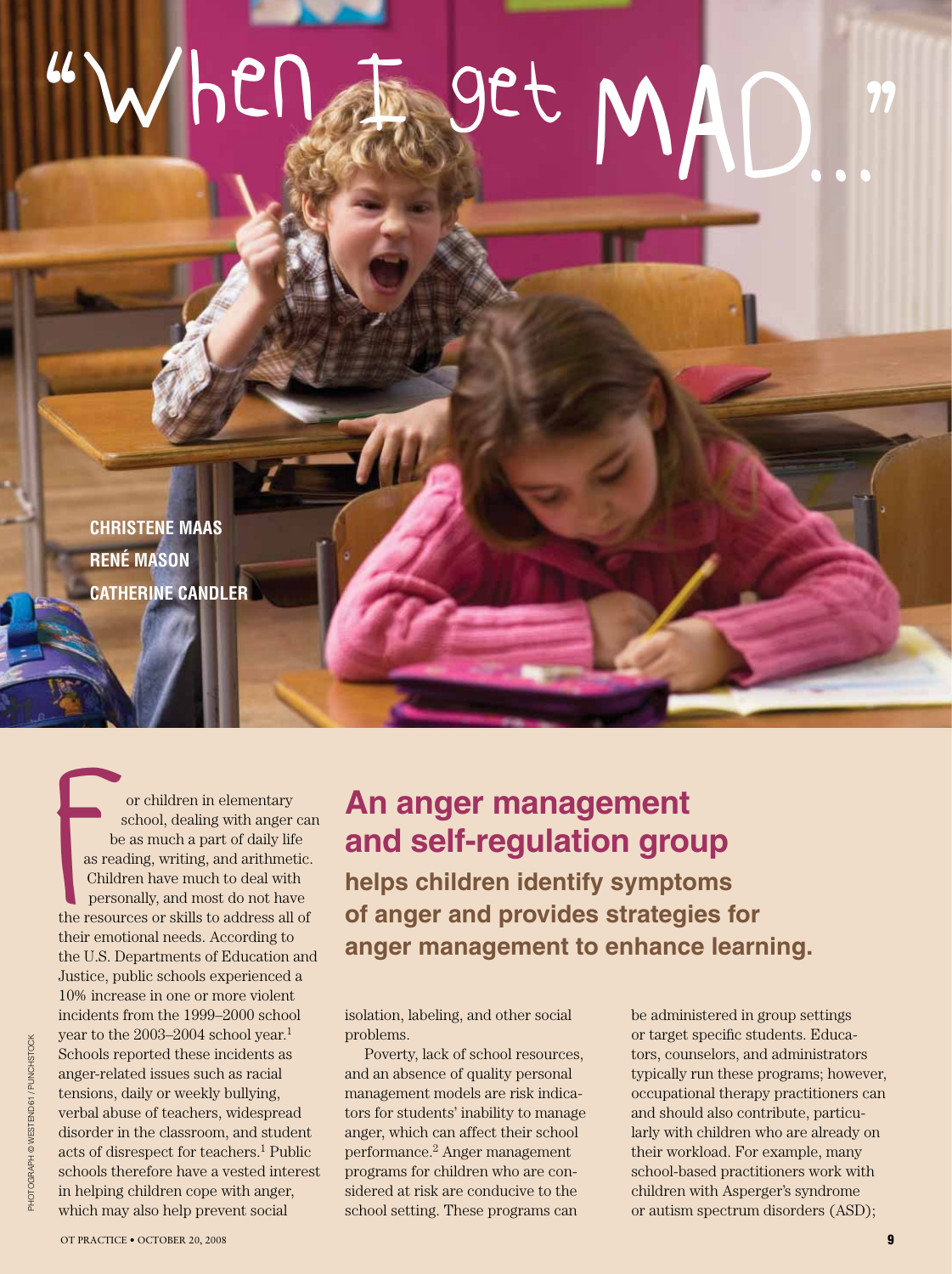children with these conditions have a high incidence of secondary mood disorders and may experience problems with anger management.3 Occupational therapy practitioners may also become involved with children who are at risk in general education as an early intervening service, as reflected in the Individuals with Disabilities Education Act.4,5 An anger management program, as an early intervening service or as a Response to Intervention, can address a general education student's need for behavioral support before his or her anger becomes so disruptive that it interferes with classroom performance. The anger management program for an entire classroom can address multiple children's needs for behavioral support and benefit all students, with or without disabilities. (Check your state regulations to see if prereferral occupational therapy activities are included in your licensure law.)

These were the thoughts of a team of teachers, their occupational therapist, and their social worker in a special 4th grade inclusion classroom for children with ASD in a Brooklyn, New York, public school. Three special education teachers worked in this classroom in a collaborative team teaching (CTT) program that includes higher functioning students on the autism spectrum with their typically developing peers. Two of the teachers taught the core curriculum to the whole class, and the third provided social, academic, and behavioral supports for students on the spectrum.

Observation and teacher report in this class revealed that several of the general education students and the students with ASD demonstrated behavioral issues associated with anger, such as yelling angrily out of turn, banging on desks, arguing with teachers or peers, having outbursts of crying, and withdrawing. The children with ASD demonstrated increased intensity during their outbursts, such as walking out of the room or completely refusing to do their class work, and they often required one-on-one assistance from a teacher or other staff member. Teacher report and observation pointed to at least one student outburst per class period during a 7-day period; however, on some days



there was more than one. The teachers often stopped instruction to address behaviors, repeated directions, or restarted their lessons. Students in the class were distracted by both the outbursts and the disruptions to the instruction.

The teachers, occupational therapist, and social worker noted that the general education children needed strategies for anger management and self-regulation, and that the children with ASD had poor self-awareness of their emotions. Led by the occupational therapist and social worker, the educational team decided to combine concepts from two approaches—anger management and sensory modulation intervention—to address the needs of the whole class.

The occupational therapist shared concepts concerning sensory modulation interventions. A commonly used

sensory modulation program, the *Alert Program* (aka, How Does Your Engine  $Run?)<sup>6</sup>$  has been successfully used for children with and without emotional and sensory processing problems7 to help them understand their own physical responses to events, particularly events with sensory qualities.<sup>8</sup> The children use an engine metaphor: Low alertness is compared to a low engine, and high alertness is compared to a high-go engine. The children are then are instructed in strategies to use sensory qualities to self-modulate their level of alertness.

The social worker shared information concerning anger management programs from cognitive behavioral therapy (CBT), an approach that comes from the field of psychology. A specific CBT program created for individuals with ASD is Tony Attwood's *Exploring Feelings*.<sup>9</sup> In the first stage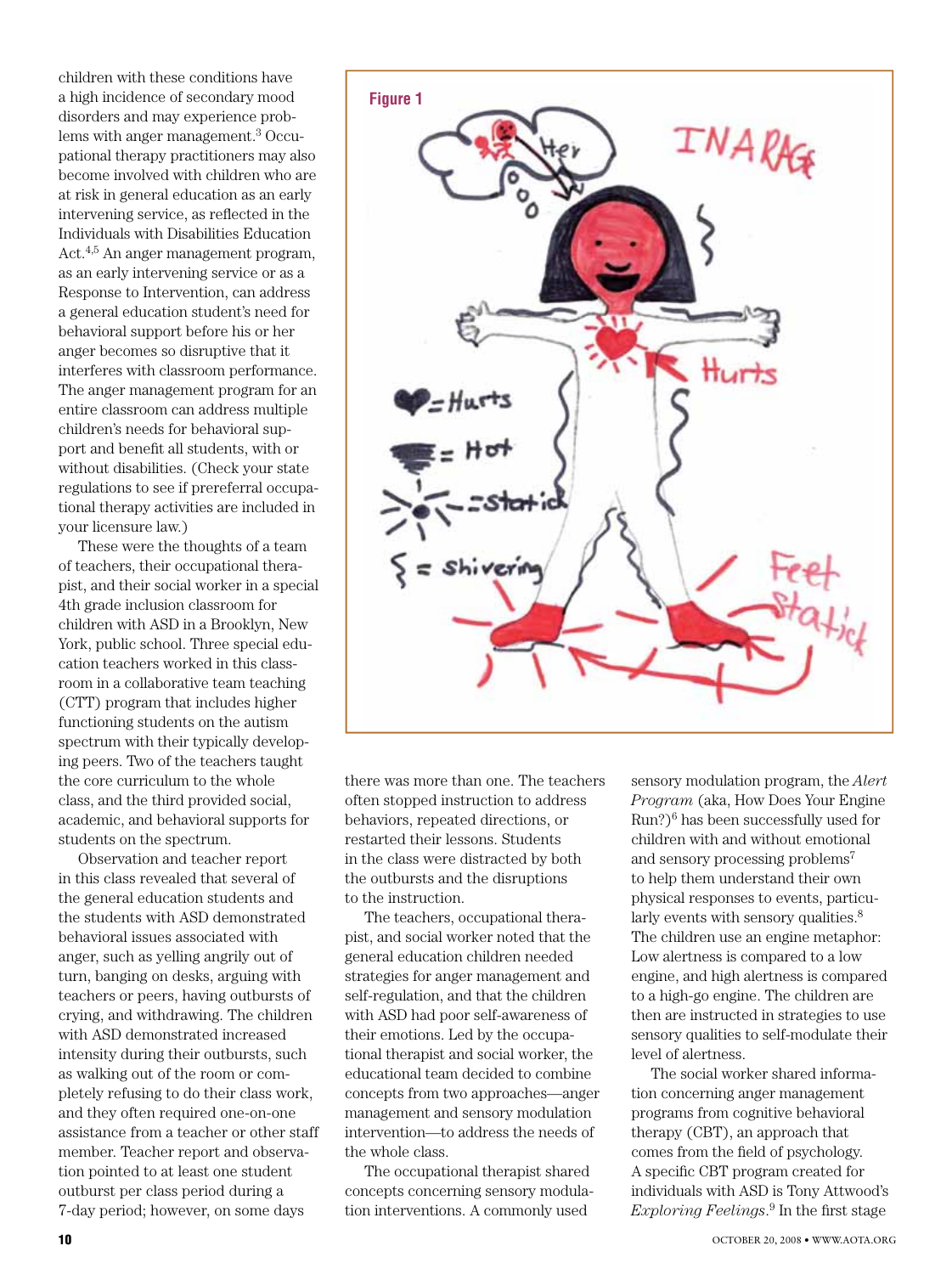of the program the child with ASD learns about emotions, thereby connecting cognition, affect, and behavior. The degree of intensity of feelings is explored, in addition to how the emotion affects the child physically and in his or her thinking.9 Similar to the way the Alert Program uses the image of an engine, a thermometer is used to explain intensity levels of anger and what happens to the body at each level. Other activities can include modeling, role playing, and labeling or coloring a picture of the body to indicate what physically occurs when they get angry. Cognitive restructuring is then used to help children with ASD to address possible misinterpretations of situations that have induced anger. In the final steps of the program, the children are taught to recognize when they are becoming angry, and an "emotional toolbox" of anger management strategies is introduced.

The Alert Program and Exploring Feelings were selected because they have elements that complement each

other. The Alert Program includes activities from a sensory integration perspective but also incorporates cognitive approaches. Its authors also acknowledge that it can be used with other therapies.<sup>6</sup> The Emotional Toolbox in the Exploring Feelings program includes strategies for problems associated with anger. These include "physical tools" (e.g., bouncing on a trampoline) and "relaxation tools" (e.g., listening to music, manipulating a stress ball). Exploring Feelings also includes an Environmental Toolbox, with modifications and adaptations for sensory processing difficulties or sensitivities.

There is evidence for the effectiveness for both programs. In a study evaluating evidence-based practices for students with ASD, Simpson reported sensory integration and cognitive behavioral modification as "promising practices," indicating that they have demonstrated positive outcomes (although more objective research is still needed).10

## **THE ANGER MANAGEMENT/ SELF-REGULATION PROGRAM**

The team elected to use the training that connects cognition, affect, and behavior from the Exploring Feelings program with the instruction in strategies using sensory qualities from the Alert Program. The program was structured for 30 minutes per week for 10 weeks. The occupational therapist led the group, with consultation support from the social worker and collaborative involvement from the teachers in scheduling the sessions and providing follow-up by using the language and concepts taught in each session within the school day. Administrative and parental approvals were obtained, and all 15 children in the classroom participated in the anger management group.

The first task of the group was to create a picture of a thermometer with anger ratings of annoyed, frustrated, angry, furious, and rage. Each child was asked to draw and fill in his or her own thermometer and identify the physical sensations and bodily

# **Handwriting Without Tears®**

The Print Tool™ is used for evaluating, and remediating capital, lowercase letters, and numbers for children K-4+.

Includes:

- The Print Tool™ Guide book • Transparent Measuring Tool
- s Student Sample Worksheets (10)
- Evaluation Scoresheets (10)
- Handwriting Remediation Plan Forms (10)

# **The Print Tool Workshop**

**of OT Practice**

the August 11<sup>th</sup> cover

**As seen on** 

Learn how to administer, score and interpret the Print Tool™. For schedule visit www.hwtears.com/workshops. (8 contact hrs.)

# **HWT Level I Certification**

Interested in becoming certified as a handwriting specialist? Visit www.hwtcertification.com.



APPROVED PROVIDER. CONTINUING EDUCATION

P-3495

For more information or to order, click or call today.

**www.hwtears.com 402.492.2766 www.hwtcertification.com**

For information, go to www.hartleydata.com/OT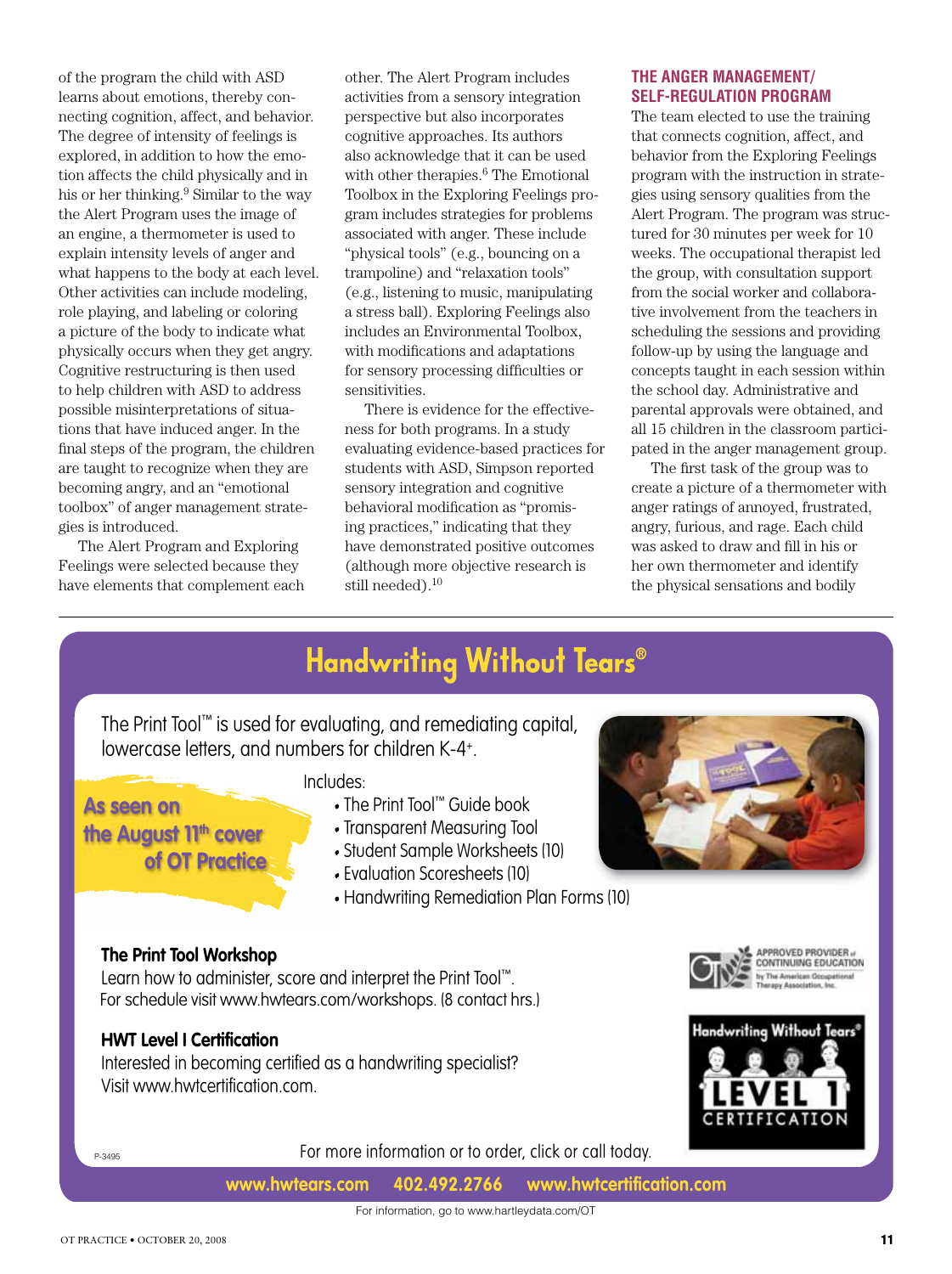responses experienced at each level. The team had allotted a single session for this activity but was surprised to find that the children had a great deal of difficulty with it. They were unable to separate the physical sensations of anger, such as feeling flushed, having a rapid heartbeat, and breathing quickly, from the behavioral manifestations of anger, such as yelling or wanting to hit. To help them understand, the social worker asked them to draw a picture of themselves and to label how each body part felt when they were angry (see Figure 1 on p. 10). This strategy was helpful, but some of the children were still not making the connection. Many left blank spaces or did not feel that they had experienced high levels of anger intensity, although some had been observed in what appeared to be "furious" or "rage." The team chose to not attempt to correct this lack of insight because they recognized that how the children felt had priority over how others perceived them to feel. Instead, the team chose to explore the basic concept of levels of intensity more deeply with a third exercise (to accommodate this change, the team decided to add an additional 1 to 2 weeks to the program). Again, pulling from the Exploring Feelings program, the children were asked to recall situations when they had experienced anger and to rate on the thermometer (on a scale of 1 to 5) whether the situation had made them mad; if so, how mad? (See Figure 2.) Although the class responded well to this teaching strategy, one of the children with ASD found the personal exploration of feelings overwhelming at this point. To adapt the activity, this student was given a thermometer drawing and hypothetical scenarios were written on sticky notes. The concrete aspect of matching and sticking allowed him to participate without feeling threatened. In all, the first 5 weeks of the program were needed to achieve an understanding of the continuum of anger, to identify levels of anger intensity, and to make connections between levels of anger intensity and the physical sensations experienced at each of these levels.

Over the next 3 weeks (weeks 6 through 8) the team shifted instruction

**Figure 2**Happened? How I'my Body Feels  $246$  $+ v$  $tan + sinw$ **Vati** Furious Livid rectan *uface turns* Angry **Tomtrum** aremper Frustrated ok What 1 S Annoyed- $QDQ$ Said an answer.

from the intensity and manifestations of anger to how angry behaviors are generated in humans as part of the "fight-or-flight" response. It was important for the children to understand this response as a physical reaction in order to understand why and when to implement the strategies. By helping the students understand the fight-or-flight response as an innate physiological reaction that is activated in response to perceived threat or danger, the emotions associated with this response were normalized, which allowed them to discuss their feelings more easily. The children were told a story about the fight-or-flight response and its value as a survival tool to cavemen in prehistoric times. The group discussed how this response can be activated by any number of stressful situations in the modern world, but since we are only

rarely in physical danger it is important for us to control the intensity of our reactions. The children were then given a picture of a circle that illustrated the connection of thoughts, feelings, and behavior as described in cognitive behavioral theory. The cycle of anger was illustrated with role plays to assist the children in understanding how their own perceptions can be distorted during the fight-or-flight response, leading to feelings that can escalate into negative behavior and negative consequences. (At this point another week was added to the program so that all the children would have the opportunity to participate in the role playing.) They were taught that they can intervene at any point in the cycle for a better outcome—they can control their emotions, rather than their emotions controlling them.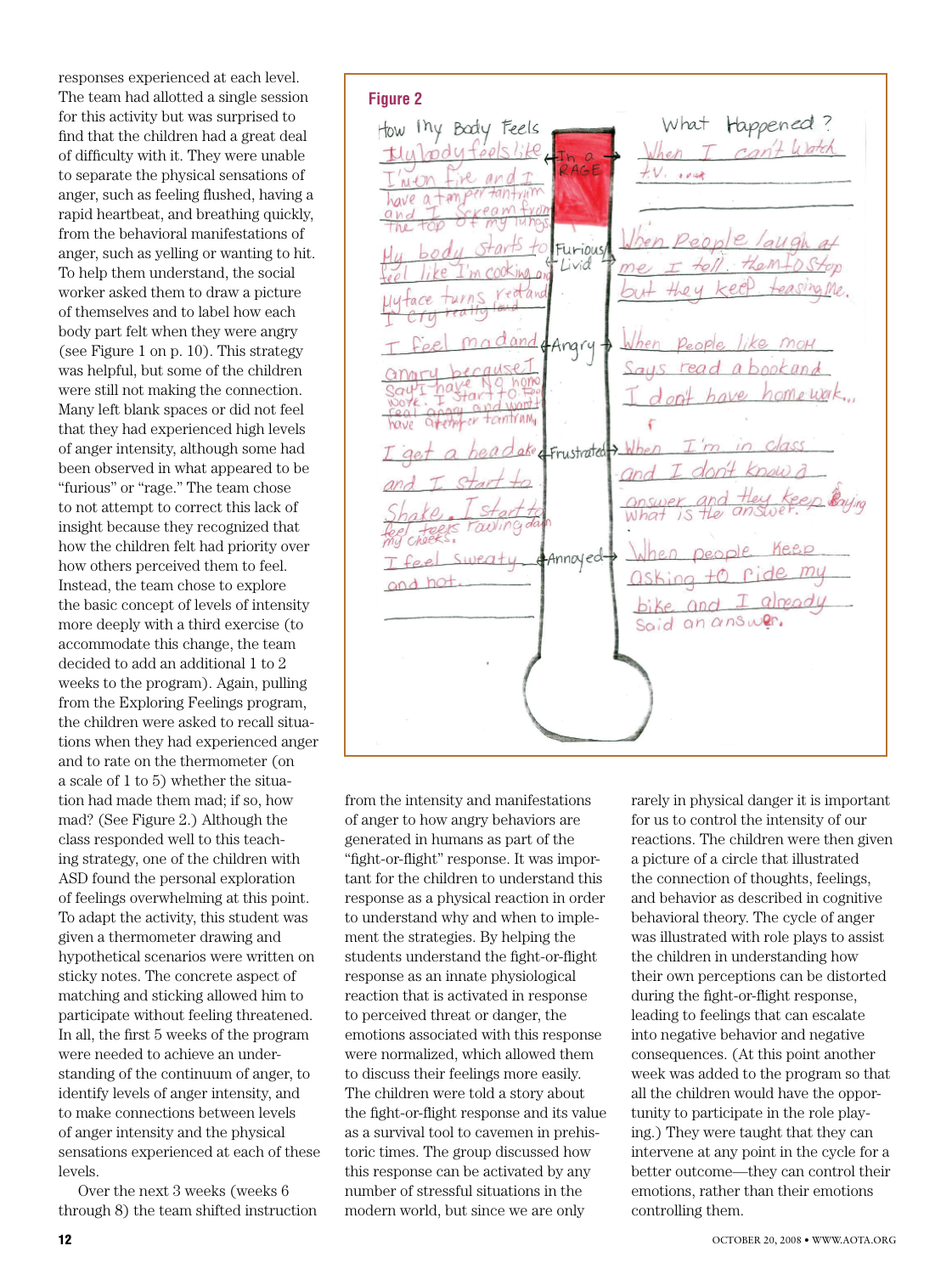In week 9, concepts from the Alert Program were inserted by relating the previous lessons to the concept of engine levels. The children were asked to indicate their engine level when they were angry. Most children stated high, but a few felt that their engines were low when experiencing anger. Again the team leaders did not attempt to influence the children's responses, as it was more important that participants developed self-awareness, which cannot occur when adults label how they feel.

In the final 5 weeks, sensory strategies from the Alert Program were explored. These included oral motor input; vestibular/proprioceptive input; and tactile, visual, and auditory input to change "engine levels."8 With each lesson, the children used worksheets from the Alert Program that were adapted by the occupational therapist, to ponder their responses to different types of sensory input and to determine the sensory strategies they would prefer. To pull all the lessons together, a visual was created for the children to use: a stop sign with the phrases "Stop,

Think, and Choose." The children were taught that when experiencing anger they should first *stop* and use a sensory strategy to calm. They should *think* about how they feel and the choices they have, and then *choose* what to do next.

## **PROGRAM EVALUATION AND LESSONS LEARNED**

The Anger Management/Self-Regulation program was conducted over 15 weeks and ended near the conclusion of the school year in June. In the last 3 weeks of June the teachers were asked to indicate how often children in the class used the strategies taught in the program. The three teachers agreed that the strategies were used in 75% of situations where students' behavior was an issue. They reported that not only did the students implement the strategies, but that it was easier to redirect them when they were getting angry, and that the strategies were easy to implement in the classroom. Another valuable contribution to classroom behavior was that the program gave the students and teachers a common

vocabulary regarding self-regulation and anger. At the end of the project, a folder of the strategies and the content of the program was sent home for the students to share with their parents and to help the students keep the strategies in mind. When asked how to improve the program, the teachers stated that they would like more time, and more small, focused group activities for those who were struggling with the concepts and also to enrich the experience of those who understood quickly. Other improvements would include more caregiver involvement with weekly communication of lessons, formally tracking how the strategies were generalized outside of the classroom, and the use of a formal checklist for specific classroom behavior.

The students were also provided with a questionnaire, and 9 of the 15 responded. When asked if they liked the group, 8 checked "yes" and the other 1 checked "I don't know." They were also asked which type of strategy they liked the best and which they used when they are angry. The other 8 who had checked "yes" indicated strategies